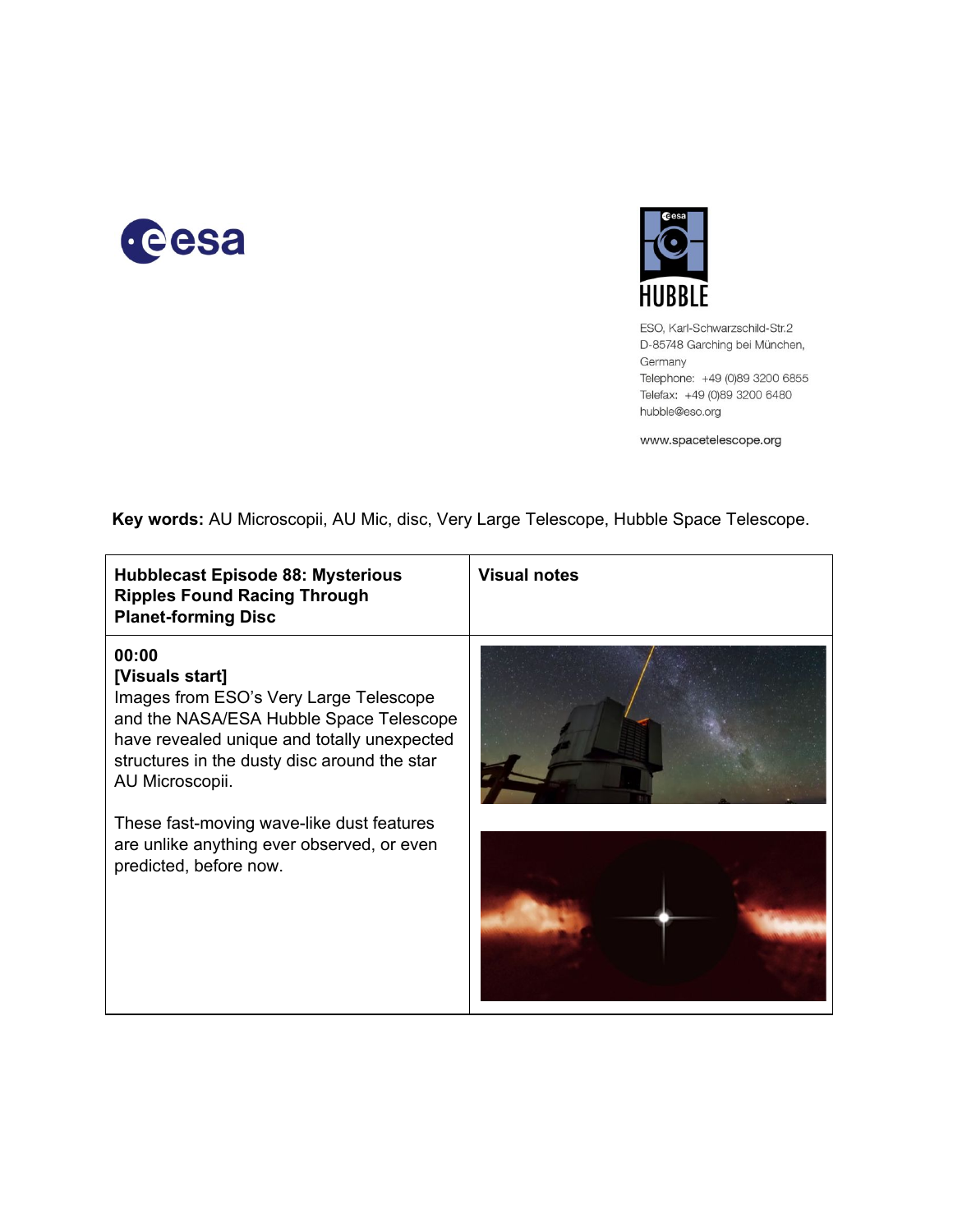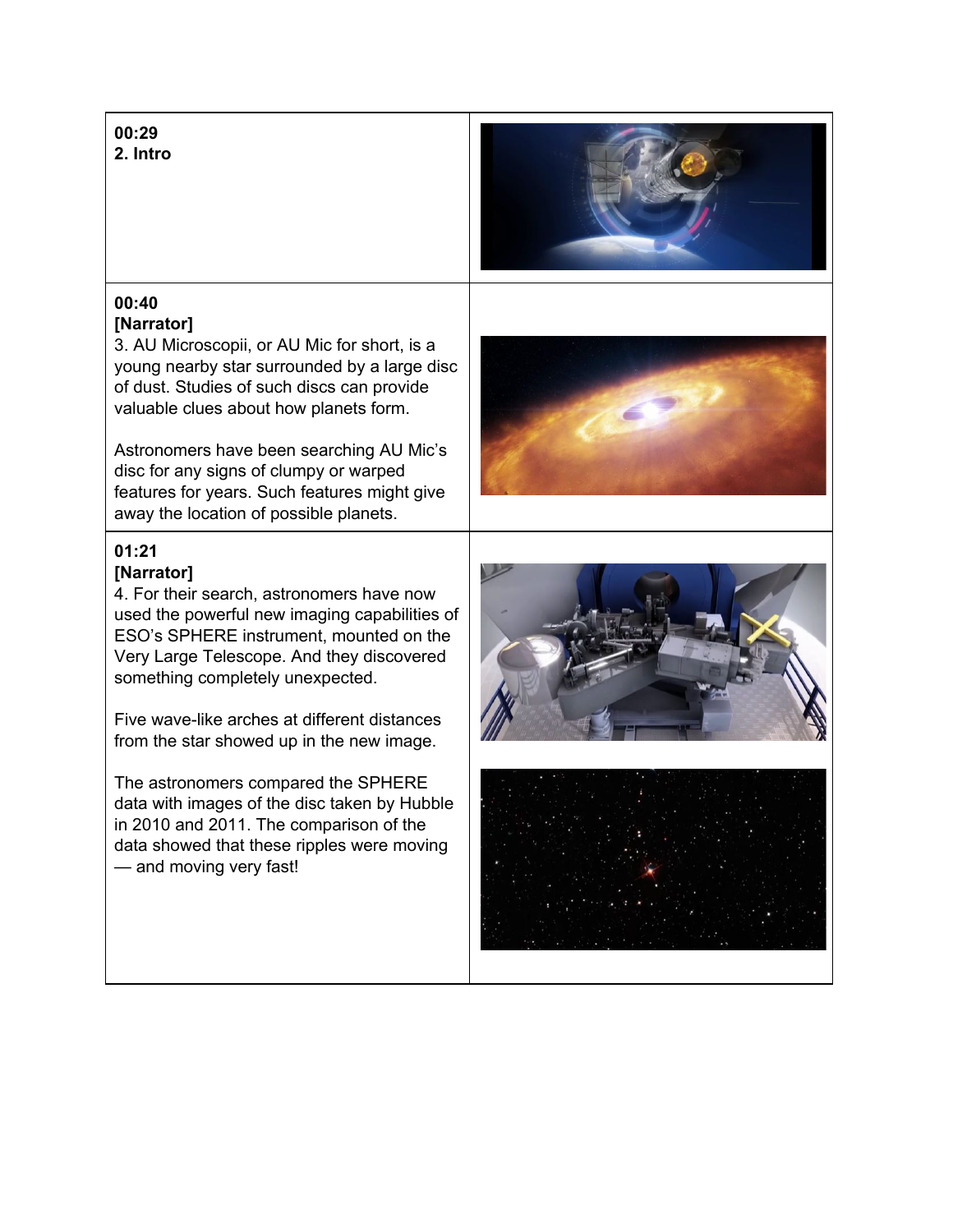

## **02:22**

## **[Narrator]**

5. At least three of the features are moving so fast that they are escaping from the gravitational pull of the star.

Such high speeds rule out the possibility that these are conventional disc features caused by planets disturbing material in the disc while orbiting the star.

There must have been something else involved to speed up the ripples and make them move so quickly. This means that they are a sign of something truly unusual.





## **02:55 [Narrator]**

6. One explanation for the strange structure could be flares from the star. AU Mic often lets off huge bursts of energy from its surface.

One of these flares could perhaps have violently stripped away material from one of the planets — if there are any planets. This material could now be propagating through the disc, propelled by the force of the flare.